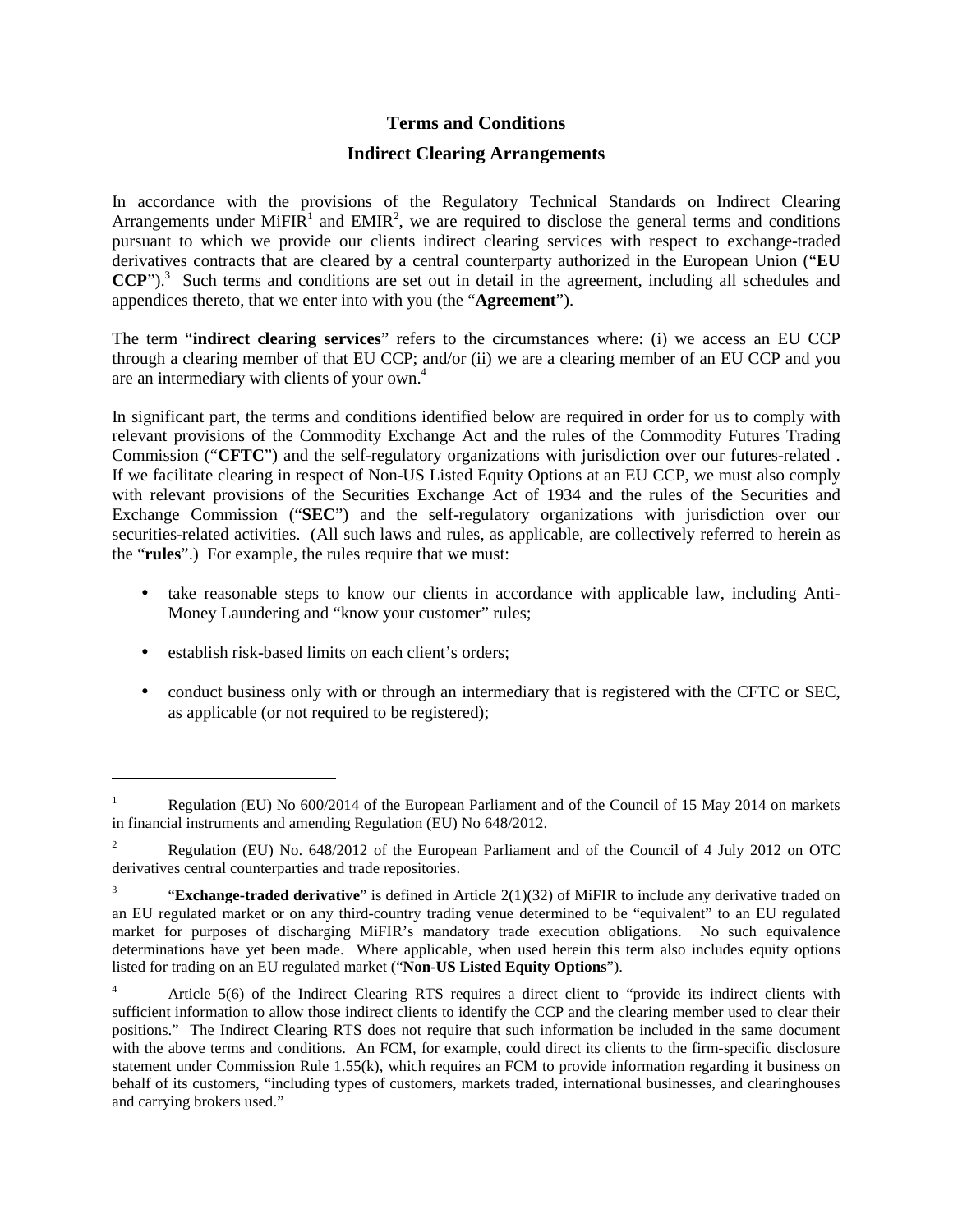- • obtain a first priority security interest in all exchange-traded derivatives contracts and all cash and securities deposited to margin such contracts; and
- confirm that our clients have received and understood certain prescribed disclosures.

 A general description of the principal terms and conditions governing our relationship with our clients is set out below. The actual provisions of the Agreement are more detailed. Moreover, please note that the specific terms and conditions of the Agreement that we enter into with any client may differ depending on our analysis of the risks that such client's trading activities may present.

 Before providing indirect client services to you, we will generally require, subject to the terms and conditions contained in the Agreement, that you:

- • provide us with such information that we may request in order to verify your identity as required by law or as we may otherwise require for account opening purposes.
- • confirm to our satisfaction that you meet our minimum financial and operational requirements appropriate for your business, experience and the nature of the trading in which you intend to engage; you must agree to provide us with such financial information, including a current financial statement, as we may request from time to time and to notify us promptly of any material change in your financial condition.
- • confirm to our satisfaction that you have full power and authority to enter into the Agreement and to enter into the transactions contemplated thereby for your account or on your behalf.
- • confirm to our satisfaction that you have obtained all registrations or licenses, if any, that you may require to conduct business and that you remain in good standing with all relevant regulatory and self-regulatory authorities.
- • acknowledge that you have read and understood all disclosure statements with respect to your trading activities that we have provided you, including the appropriate Disclosure Statement on Indirect Clearing.
- • acknowledge that all exchange-traded derivatives transactions effected for your account or on your behalf are subject to "**Applicable Law**", including exchange and clearing organization rules that require your consent to be subject to the jurisdiction of the markets on which you trade, and that you will conduct all activities subject to the Agreement in accordance with such Applicable Law.
- • agree that we may, in our sole discretion, limit the size of your positions, refuse to accept any order or transaction, or require you to transfer your account to another firm.
- • agree to meet all margin calls with respect to exchange-traded derivatives contracts that we clear for your account or on your behalf in such form and amounts and within such time as we may determine, consistent with Applicable Law.
- • grant us a lien and first priority security interest and right of set-off in all exchange-traded derivatives contracts and all cash, securities and other property ("**collateral**") that you deposit with us to margin, guarantee or secure all exchange-traded derivatives contracts that we clear for your account or on your behalf. You must grant us the right to borrow, pledge, repledge, hypothecate, rehypothecate, loan or invest any such collateral.